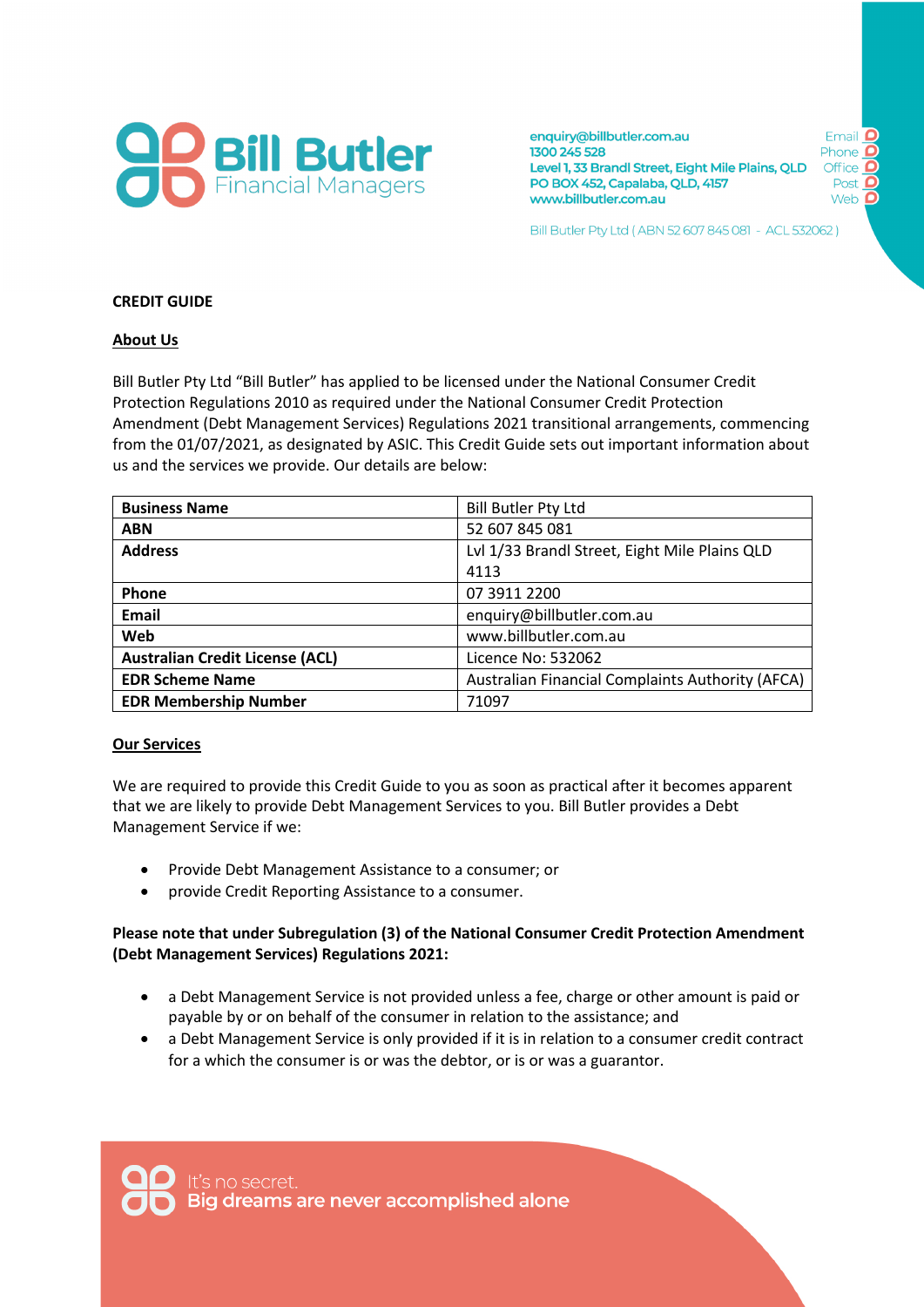# **SBill Butler**

## **We provide Debt Management Assistance to a consumer or guarantor if we:**

- suggest or assist with, a change to a consumer credit contract for a which the consumer is or was the debtor, or is or was a guarantor of; or
- suggest or assist with, a deferral or waiver of an amount (including Financial Hardship applications) under a consumer credit contract for a which the consumer is or was the debtor, or is or was a guarantor of; or
- suggest or assist with, instituting proceedings or taking any other actions in regards to a consumer credit contract for a which the consumer is or was the debtor, or is or was a guarantor of; or
- suggest or assist with, making a complaint to AFCA, ASIC, or the information Commission in regard to a consumer credit contract for a which the consumer is or was the debtor, or is or was a guarantor of.

# **We provide Credit Reporting Assistance to a consumer or guarantor if we:**

- suggest or assist with, applying for a change to information collected or held by a credit reporting body in relation to a consumer credit contract for a which the consumer is or was the debtor, or is or was a guarantor of; or
- suggest or assist with, making a complaint or claim to the credit provider, the credit reporting body, AFCA, ASIC or the Information Commissioner in relation to a consumer credit contract for a which the consumer is or was the debtor, or is or was a guarantor of; or
- suggest or assist with, instituting proceedings or taking any other action regarding information collected or held by a credit reporting body in relation in relation to a consumer credit contract for a which the consumer is or was the debtor, or is or was a guarantor of; or

#### **Our Process**

#### **Our assessment**

Before we provide Debt Management Services to you, we assess your suitability. To do this, we need to make reasonable inquiries and verify that:

- The proposed outcomes you are seeking meets your requirements and objective; and
- you can meet any proposed outcomes under your present circumstances, including repayments.



Bill Butler Pty Ltd (ABN 52 607 845 081 - ACL 532062)

@billbutler.com.au isou 245 526<br>Level 1, 33 Brandl Street, Eight Mile Plains, QLD<br>PO BOX 452, Capalaba, QLD, 4157<br>billbutler.com.au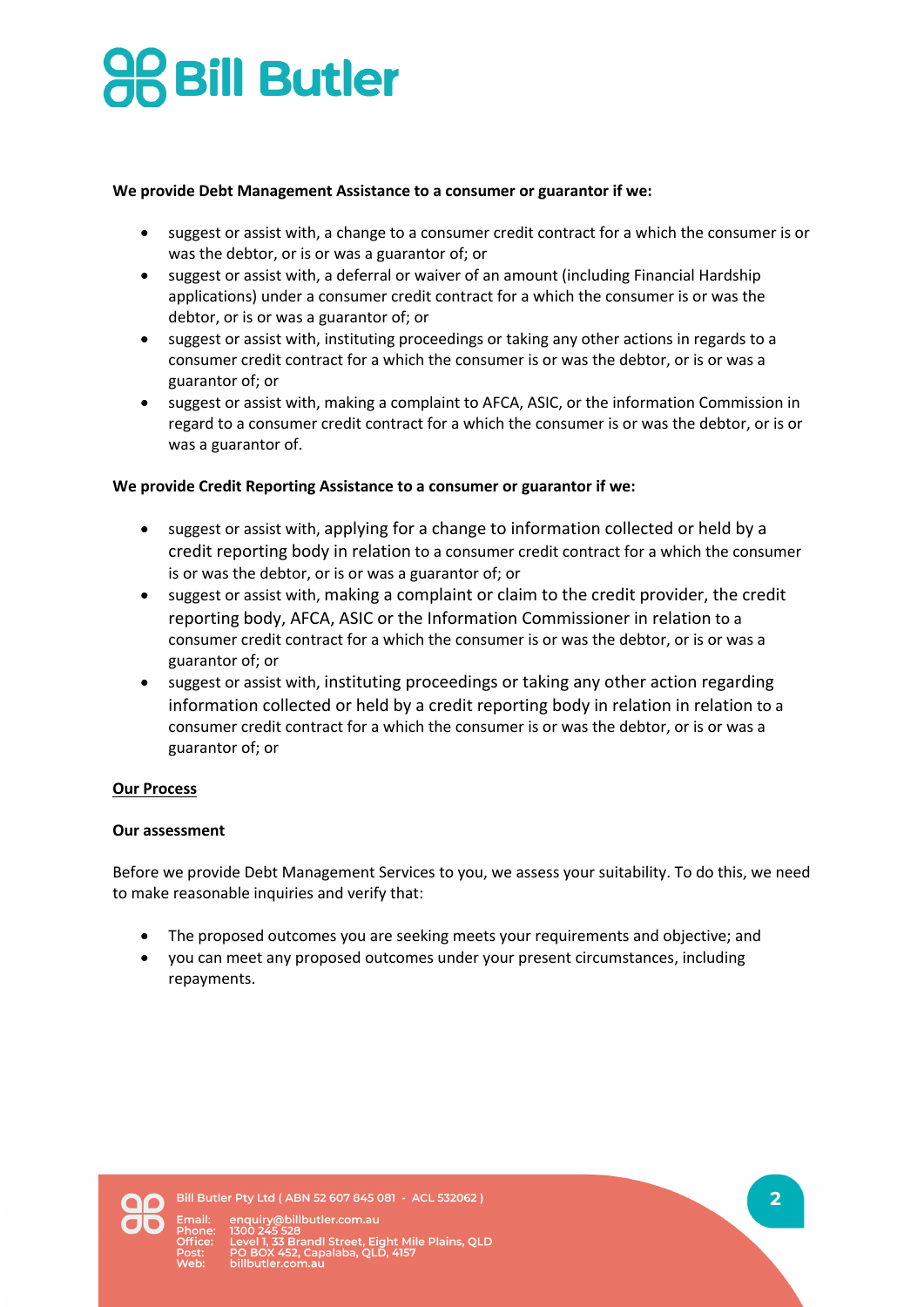# **Bill Butler**

We will not be able to assist you with a Debt Management Service if our assessment shows that:

- You will not be able to meet any proposed outcomes without experiencing substantial hardship, or further substantial hardship; or
- the proposed outcomes will not meet your requirements or objective.

## **Getting a copy of our assessment**

If we provide you with a Debt Management Service, you can ask us for a copy of our assessment anytime up to 7 years after we provide you with a credit assistance quote. To request a copy please contact us. We will provide you with a copy:

- within 7 business days after the day we receive your request provided you make the request within 2 years of the date of our credit assistance quote; or
- otherwise, within 21 business days after the day we receive your request

## **How does Bill Butler get paid?**

We do not receive any commissions, incentives, or other form of remuneration from the credit providers we deal with on a client's behalf. We operate under a fee for service model which is set out in a fee quote we provide you before providing Debt Management Services.

## **Fees and Charges that are payable by you, relating to our assistance.**

You may have to pay other fees and charges (Such as late fees, direct debit decline fees, variation fees, account fees, and other fees) that are due under your existing credit contracts. You should review any current credit contracts and disclosure documents you have for further information. Bill Butler will advise you of any information pertaining to fees and charges as they are disclosed to us.

#### **Top 5 credit consumer credit suppliers we negotiate with**

We will assist clients with any credit provider, regulated and unregulated, however at present we are assisting clients with Debt Management Services mainly with:

- 1. Westpac
- 2. Citibank
- 3. National Australia Bank
- 4. ANZ
- 5. Commonwealth Bank

#### **Other people we deal with**

**Referrals and Referral Fees:** 

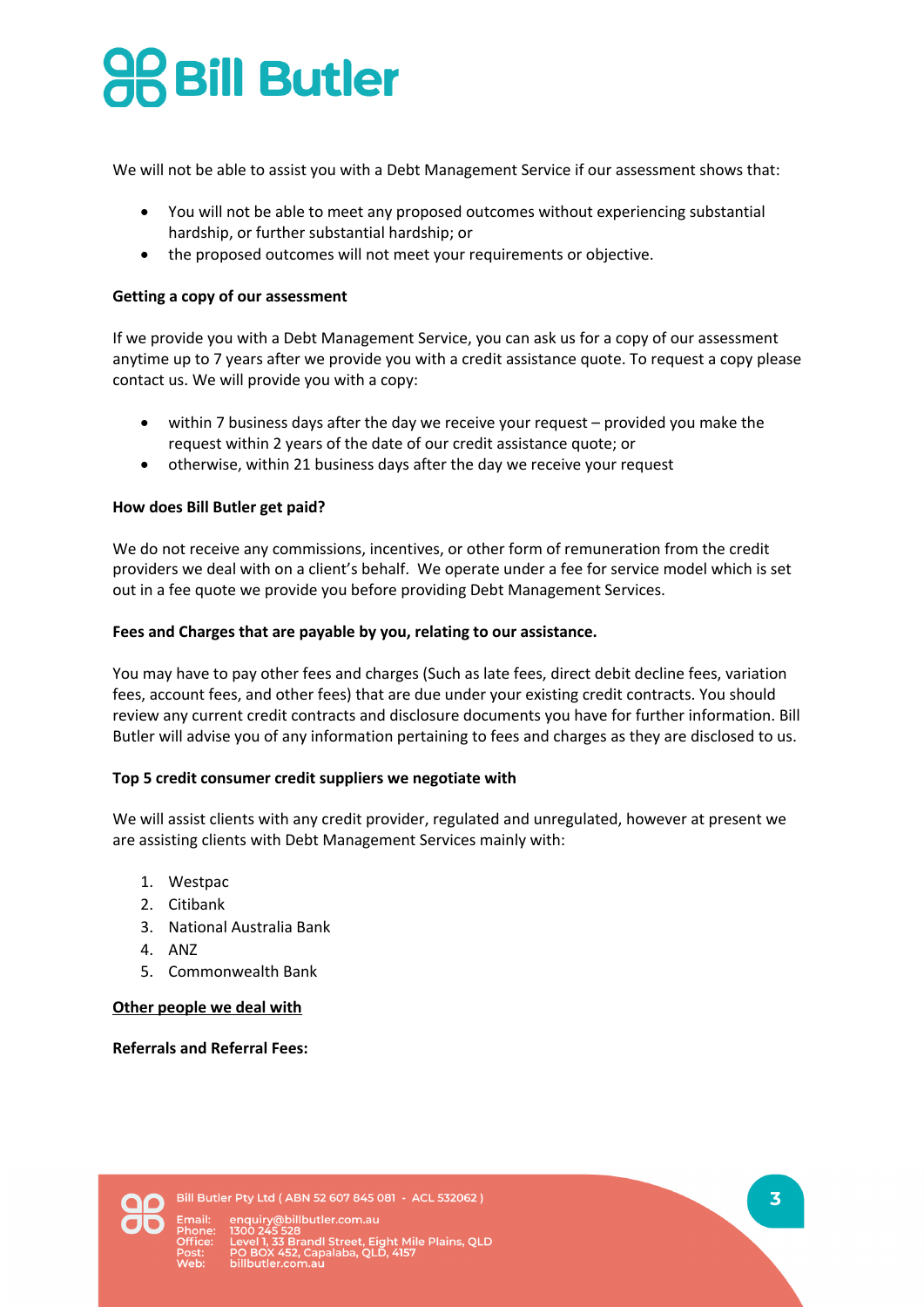# **Bill Butler**

In some cases, your business may have been referred to us by third parties such as accountants, financials planners or other professionals. Our main source of referrals is regulated parties such as Mortgage Brokers. Where this is the case, we may pay a referral fee to these parties. If we do pay a fee to these parties, then:

- They should have already told you about this and our referral agreement requires this disclosure to be made by them to you in advance of referring you to Bill Butler; and
- We will disclose this information to you.

Alternatively, you can ask us about any referral fees, and we will tell you how much may be paid and how it is calculated.

In some cases, we may refer you to parties such as accountants, financials planners, mortgage brokers or other professionals. Where this is the case, we may receive a referral fee from these parties. If we do receive a fee from these parties, then:

• We will disclose this information to you.

Alternatively, you can ask us about any referral fees we may receive and how it is calculated.

# **Dispute resolution and complaints**

Whilst we already strive to provide the best possible service, we understand that may there be times where you are not satisfied. If this occurs, then we want to do something about it, so we have a formal process in place to address your concerns.

# **Third Party Outcomes, Accounts, Products or Services**

If your complaint relates to a product or service acquired through a third party (for example, a credit provider or lender) we may ask you to contact the relevant third party. They will deal with your complaint under their complaint's resolution process. If you are not satisfied with the resolution of your complaint by the third party under their complaint's resolution process, you are entitled to have your dispute considered by their External Dispute Resolution Scheme. Please contact the third party for further details

# **Internal Complaint Resolution (IDR)**

To lodge a confidential complaint, you can do so via:

Management PO BOX 452 Capalaba QLD 4157 PH: 07 3911 2200 FAX: 07 3362 6599 Email: privacy@billbutler.com.au



Bill Butler Pty Ltd (ABN 52 607 845 081 - ACL 532062)

@billbutler.com.au Level 1, 33 Brandl Street, Eight Mile Plains, QLD<br>PO BOX 452, Capalaba, QLD, 4157<br>billbutler.com.au